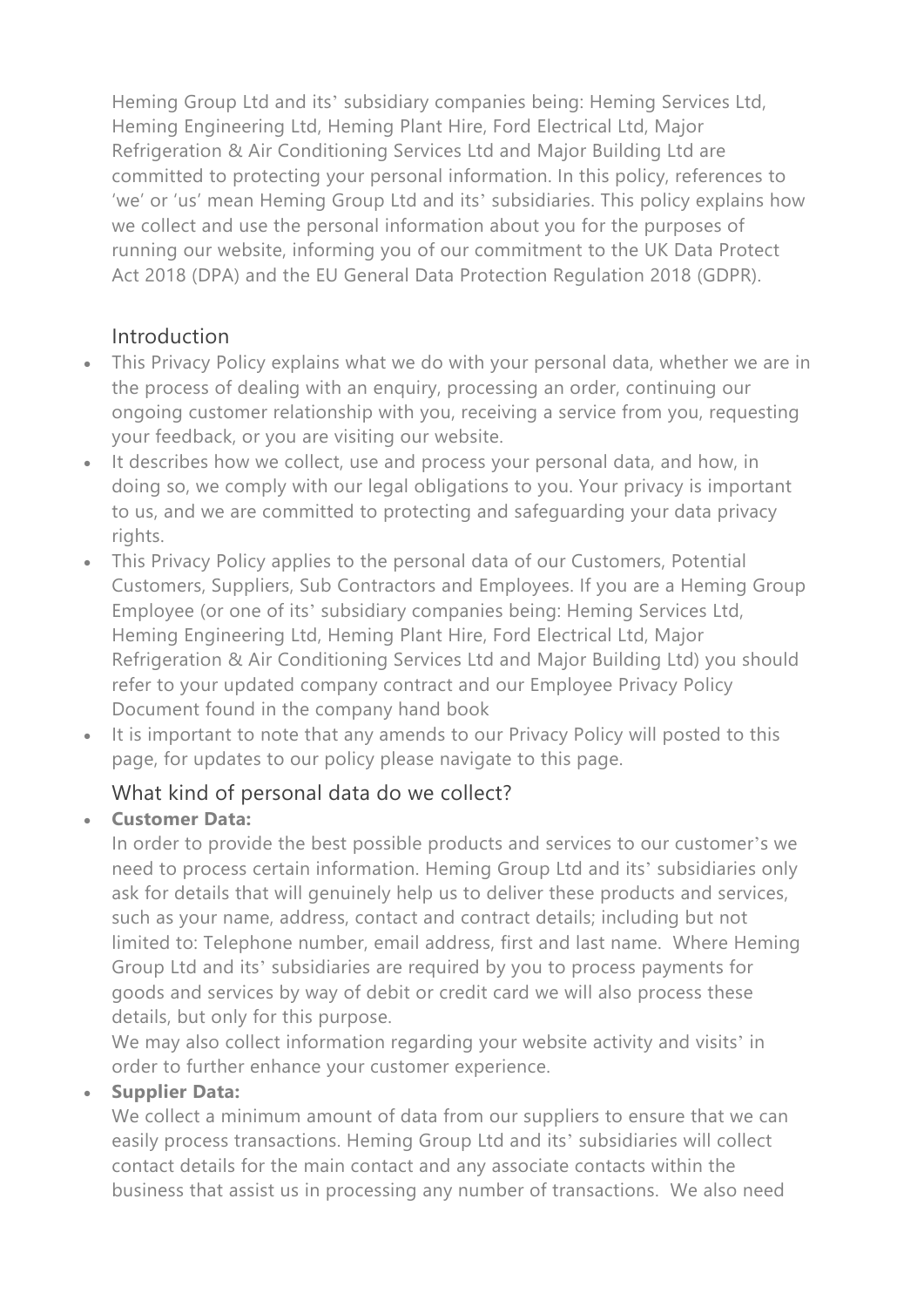other information such as your bank details so that we can pay for the goods and services you provide (if this is part of the contractual arrangements between us).

### **Sub-contractor data**

We collect and store information required so that we can process contractual obligations between us. These details include personal and business email addresses, telephone numbers, address details, bank account details, qualifications, UTR and National Insurance Number and Insurances.

### **End-user data**

Where we are obligated to carry out work for a third-party contractor we reserve the right to obtain and process data including site addresses, email addresses and telephone numbers, this enables Heming Group Ltd and its' subsidiaries to fulfil our contractual obligation to you and our customer.

# How do we collect your personal data?

### **Customer Data**

We collect customer data in the following ways:

- 1. Directly from you
- 2. From third party software detailing ongoing project data
- 3. From websites
- 4. From social media platforms
- 5. From your work colleagues
- 6. From exhibitions or events attended by Heming Group Ltd and its' subsidiaries employees
- When viewing or interacting with data and information on our websites or on an email from us, we may also collect certain data automatically or through you providing it to us.
- **Supplier Data** We collect supplier data in the following ways:
- 1. Directly from you
- 2. From your work colleagues
- 3. Your website / Internet

## **Sub-contractor Data**

- 1. Directly from you
- 2. From your work colleagues
- 3. Your website / Internet
- 4. End-user Data
- **End-user data**

We collect end-user data in the following ways:

- 1. Via third party contractors or suppliers who are using the services of Heming Group Ltd and its' subsidiaries to fulfil a project
- Website Users

We collect your data automatically via cookies when you visit our website, in line with cookie settings in your browser. We will also collect data from you when you contact us via the website, for example by using the contact forms.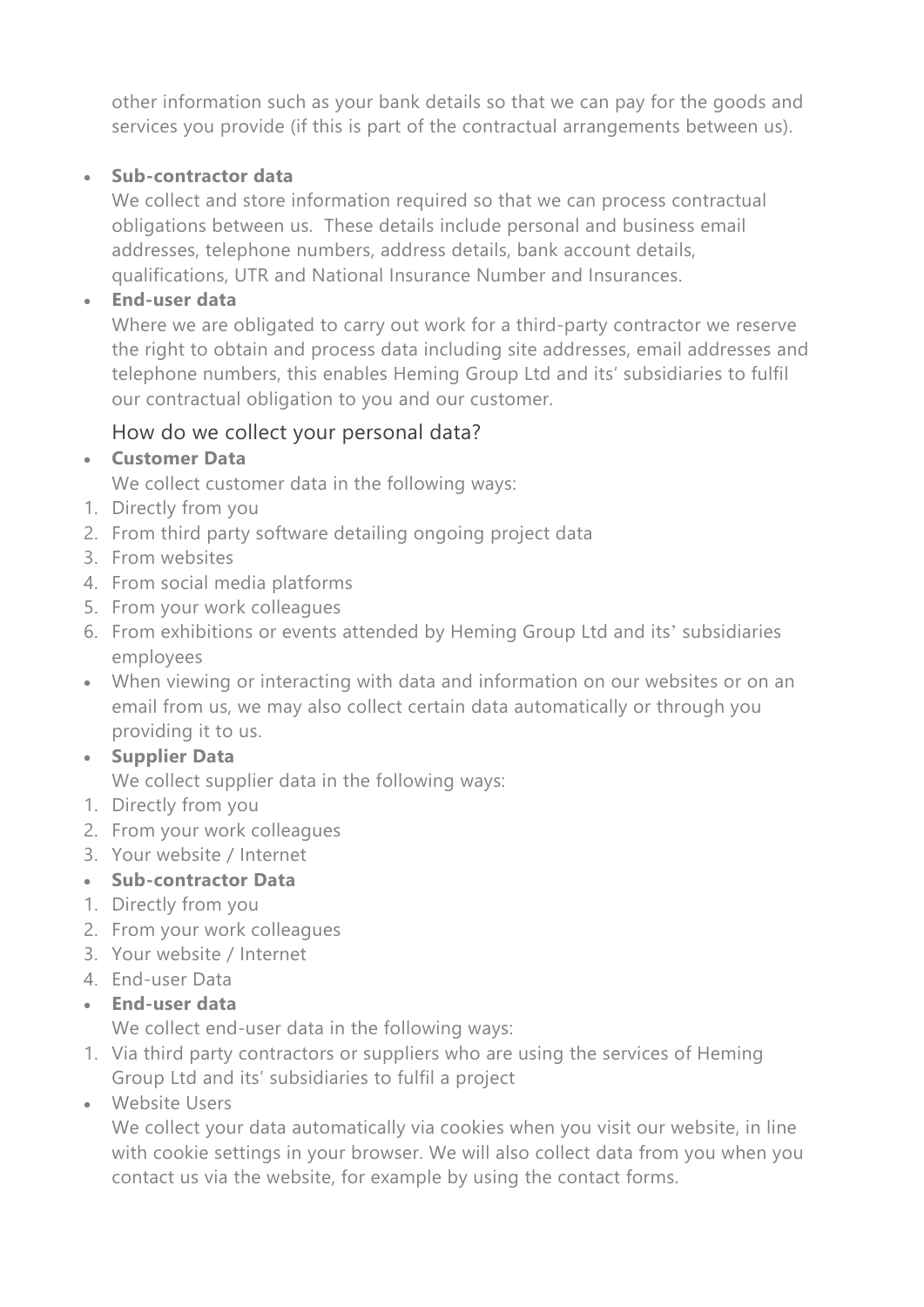### How do we use your personal data?

### **Customer Data:**

There are two main reasons for using your personal details. Firstly, details will be used to help Heming Group Ltd and its' subsidiaries to process ongoing requests that you have made with us, i.e. raising a quote or processing an order, through to delivery of that order and potentially requesting feedback (in the form of a survey). Heming Group Ltd and its' subsidiaries will also store and process data for the purposes of direct marketing, via email, telephone and post. Review the section below; How can I unsubscribe from all or individual types of direct marketing, should you wish to opt out of any form of direct marketing from Heming Group Ltd and its' subsidiaries.

#### **Supplier Data:**

 The main reasons for storing and processing your personal data is to ensure that we can complete the contractual arrangements between us and comply with any legal and binding requirements.

### **Sub-contractor**

The main reasons for storing and processing your personal data is to ensure that we can complete the contractual arrangements between us and comply with any legal and binding requirements.

#### **End-user Data**:

The main reason that we process end user data is to ensure that we can contractually deliver on products and services which have been requested via a third party

#### **Website Users:**

We use data collected via our website to help us to improve your experience when using our website, for example by analysing your recent search trends to help us present recently viewed products. If you are a customer, we may use data from your use of our websites to enhance other aspects of our communications with you, for example email communications.

## Who do we share your personal data with?

## **Customer Data**:

We may share your personal data with suppliers or sub-contractors but only where it is necessary for them to deliver a contractual obligation such as delivery or installation of our products or services. Customer's details that are being used for the purposes of e-marketing will be uploaded to a secure external system which is provided by a third-party organisation. If prior agreement is provided by you, we will pass your details on to alternative companies who we believe will be able to fulfil your requirement when Heming Group Ltd and its' subsidiaries cannot.

## **Supplier Data**:

By way of a referral we may share your personal data with potential customers who would also benefit from your products and services.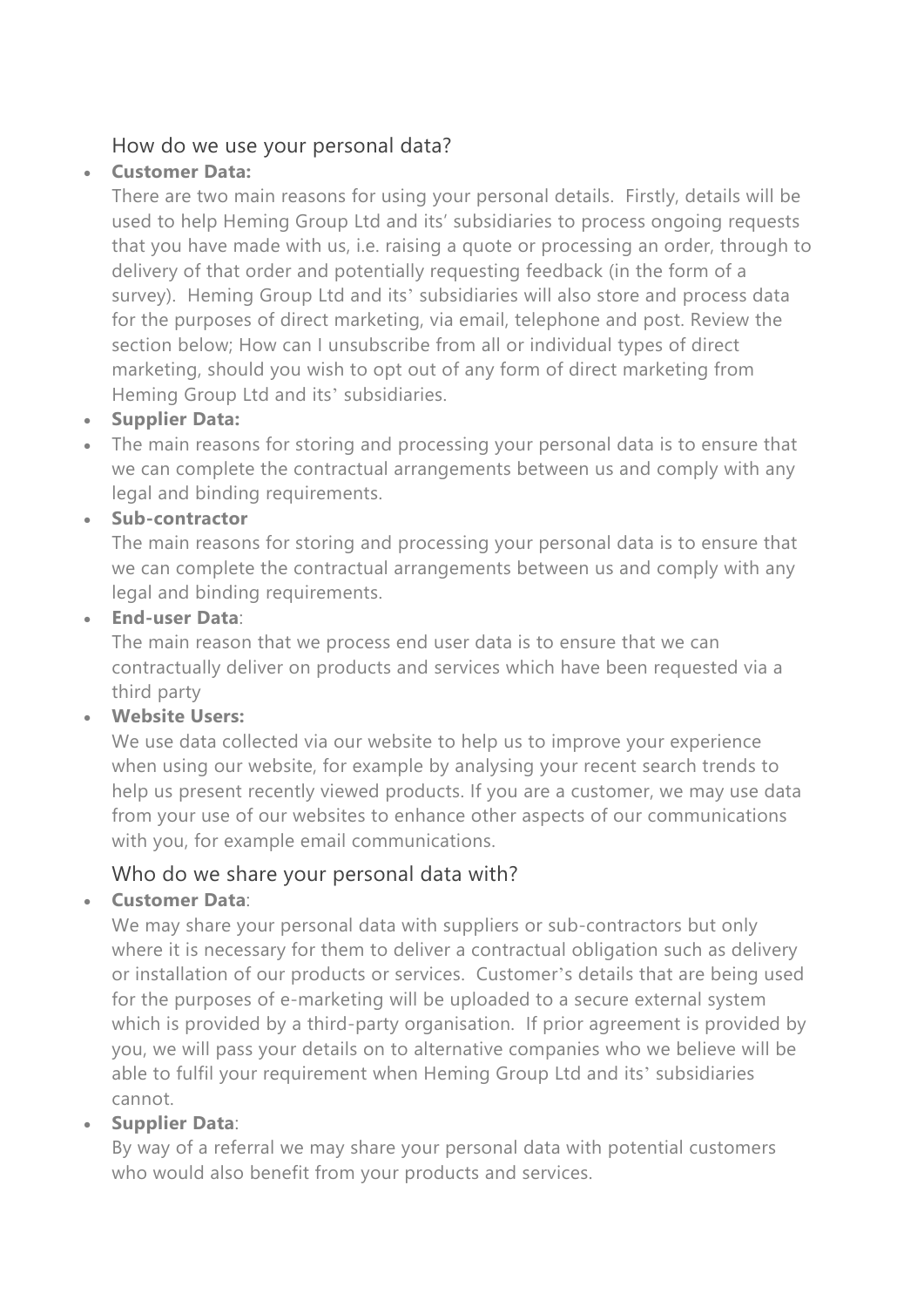#### **Sub-contractor:**

Where a contractual agreement has been agreed for you to carry out work on behalf of Heming Group Ltd and its' subsidiaries at a customer's site, we will provide your personal data to the customer, in order for them to complete their internal processes. Where requested by the customer/end-user Heming Group Ltd and its' subsidiaries will also provide photographic id.

#### **End-user Data:**

When entering in to a contractual agreement with Heming Group Ltd and its' subsidiaries we will pass on the minimum amount of your personal data as deemed appropriate for a supplier or sub-contractor of Heming Group Ltd and its' subsidiaries to carry out their contractual obligation to us.

#### **Website User:**

No details obtained from our website will be processed outside of Heming Group Ltd and its' subsidiaries. Any data used to process and target specific information to you will be done so using a Heming Group Ltd and its' subsidiaries managed system

## How do we safeguard your personal data?

 We care about protecting your information. That's why we put in place appropriate measures that are designed to prevent unauthorised access to, and misuse of, your personal data.

Those processes include but are not limited to; encrypted server access, Laptop devises are encrypted, all antivirus and government gateway security settings are up to date and monitored.

How long do we keep your personal data for?

Data stored and processed in our CRM system

If we have not had meaningful contact with you for a period of five years, we will remove your personal data from our systems unless we believe another processing requirement, such as legal or contractual regulation requires us to retain it.

Printed and digital archived project information

Due to the nature of our products we deem it appropriate to store project information for up to 20 years, this allows us the ability to recall previous project information should you the customer require it.

How can you access, amend or take back the personal data that you have given to us?

If we are holding or using your personal information, you may change your mind at any time by writing to Heming Group Ltd, Collin Lane, Willersey, Broadway, WR12 7PE or emailing [office@heming-group.co.uk](mailto:office@heming-group.co.uk) We will process the restriction of use in our marketing communications or removal of your personal information within 10 days, sometimes sooner. Please note that we may keep a record of your communications to help us resolve any issues which you raise.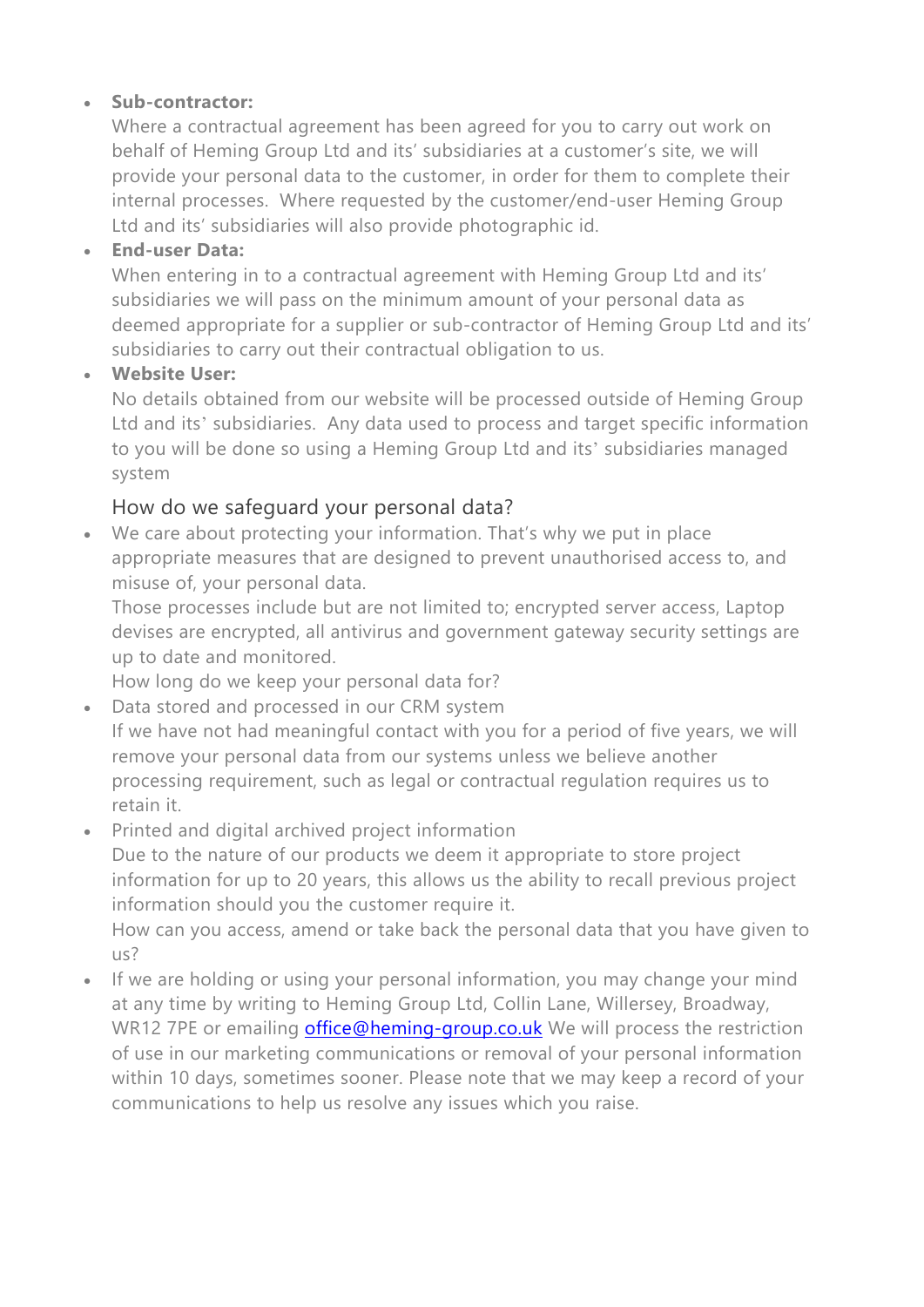## Right to object

If we are using your data because we deem it necessary for our legitimate interests to do so, and you do not agree, you have the right to object. We will respond to your request within 30 days (although we may be allowed to extend this period in certain cases). Generally, we will only disagree with you if certain limited conditions apply.

• Right to erasure

In certain situations, you have the right to request us to "erase" your personal data. We will respond to your request within a maximum of 30 days and will only disagree with you if certain limited conditions apply. If we do agree to your request, we will remove your data. We will assume that you would prefer us to keep a note of your name on our system as a person who would prefer not to be contacted by Heming Group Ltd and its' subsidiaries as this will ensure that we can minimise the future risk of your data being resubmitted and used in the future. If you would prefer that this is not the case, please let us know. Any data within the e-marketing system will be moved to a supressed list and be unable to be resubmitted for direct marketing use without prior agreement from you.

• Right to lodge a complaint

Please submit your complaint in writing to us at Heming Group Ltd, Collin Lane, Willersey, Broadway, Worcestershire, WR12 7PE in the first instance, however, you have the right to lodge a complaint with details of which can be found [here](https://ico.org.uk/concerns/)

## How can I unsubscribe from all or individual types of direct marketing?

Email Marketing

All e-marketing communications sent by Heming Group Ltd and its' subsidiaries using our third-party e-marketing software will contain an unsubscribe button, on clicking to unsubscribe you will be requested to submit your email address in order to authenticate your permission to supress the email address. Any emails sent to you using one of our outlook email addresses can be directly replied to or you can forward the email to **[office@heming-group.co.uk](mailto:office@heming-group.co.uk)** in order to request you are removed from future direct marketing email communications.

• Telephone Marketing

A request can be made with the person whom you are directly on the phone with at the time, and they will process this request in our centralised CRM system. If you are unsure as to whether you are registered on our systems for telephone marketing and wish to remove your details, you can contact us either via email; **[office@heming-group.co.uk](mailto:office@heming-group.co.uk)** or by telephone on 01386 853295. Your details will be updated within 5 working days or sooner.

Postal Marketing

If you would like to remove your personal details to prevent receiving postal marketing communications, you can email your request to [office@heming-group.co.uk](mailto:office@heming-group.co.uk) or telephone 01386 853295. Your details will be updated within 5 working days or sooner.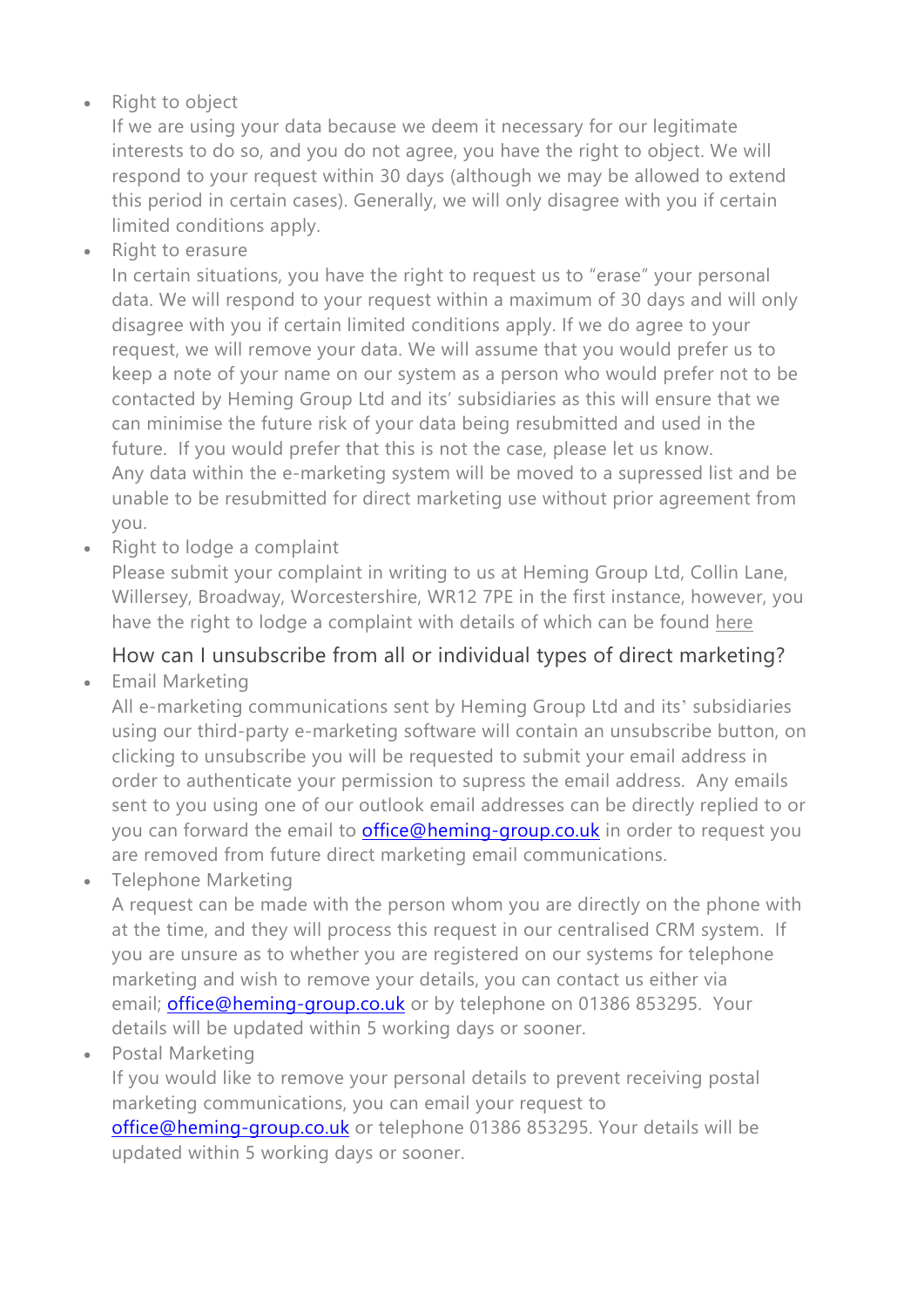What are cookies, how do we use them and how to opt out?

- A "cookie" is a bite-sized piece of data that is stored on your computer's hard drive. They are used by nearly all websites and do not harm your system.
- Heming Group Ltd and its' subsidiaries use cookies to track your activity and help us to improve your experience when visiting our website. We can also use the information from cookies to tailor other forms of direct marketing, to ensure that you see information relevant to you and any current requirements. We can also use cookies to analyse traffic and for advertising purposes.
- If you want to check or change what types of cookies you accept or opt out from cookies being used in the ways mentioned above, this can usually be altered within your browser settings.
- Most web browsers will automatically accept cookies but if you would rather we didn't collect data you can choose to reject some or all cookies in your browser's privacy settings. Please be advised that rejecting all cookies means that you may not be able to use all functions of our website.

# OUR LEGAL BASES FOR PROCESSING YOUR DATA

# LEGITIMATE INTERESTS

 Article 6(1)(f) of the GDPR states that we can process your data where it "is necessary for the purposes of the legitimate interests pursued by [us] or by a third party, except where such interests are overridden by the interests or fundamental rights or freedoms of [you] which require protection of personal data."

## **Customer data:**

- We think it reasonable that if you have communicated with us in the past or we have had meaningful contact with you within the past 5 years that there is legitimate interest that you will continue to benefit from our range of solutions, and thus we will keep you updated via forms of direct marketing.
- We want to provide potential customers with the opportunity to hear about our products and services and request additional information. We therefore deem it that if you operate in a sector that regularly benefits' from our products and services and your information has been made available in the public domain that we can contact you to advise you of our products and services. We will have an upfront and honest approach to this and provide you with the opportunity to opt out of any further communications from us.
- Where we subscribe to third party services who collate and enter data relating to ongoing projects in our industry, we will deem it that you are in a position where you wish to be contacted regarding suitable products and services. We will therefore process your data for the purposes of direct marketing in order to establish if you have a requirement.
- Where you have made contact with us we will process your request in line with our business processes and in order to provide you with the requested products and services. This will include processes such as arranging and attending your site and processing information that will enable us to design, manufacture and install your solution. Information obtained will be stored on our systems now and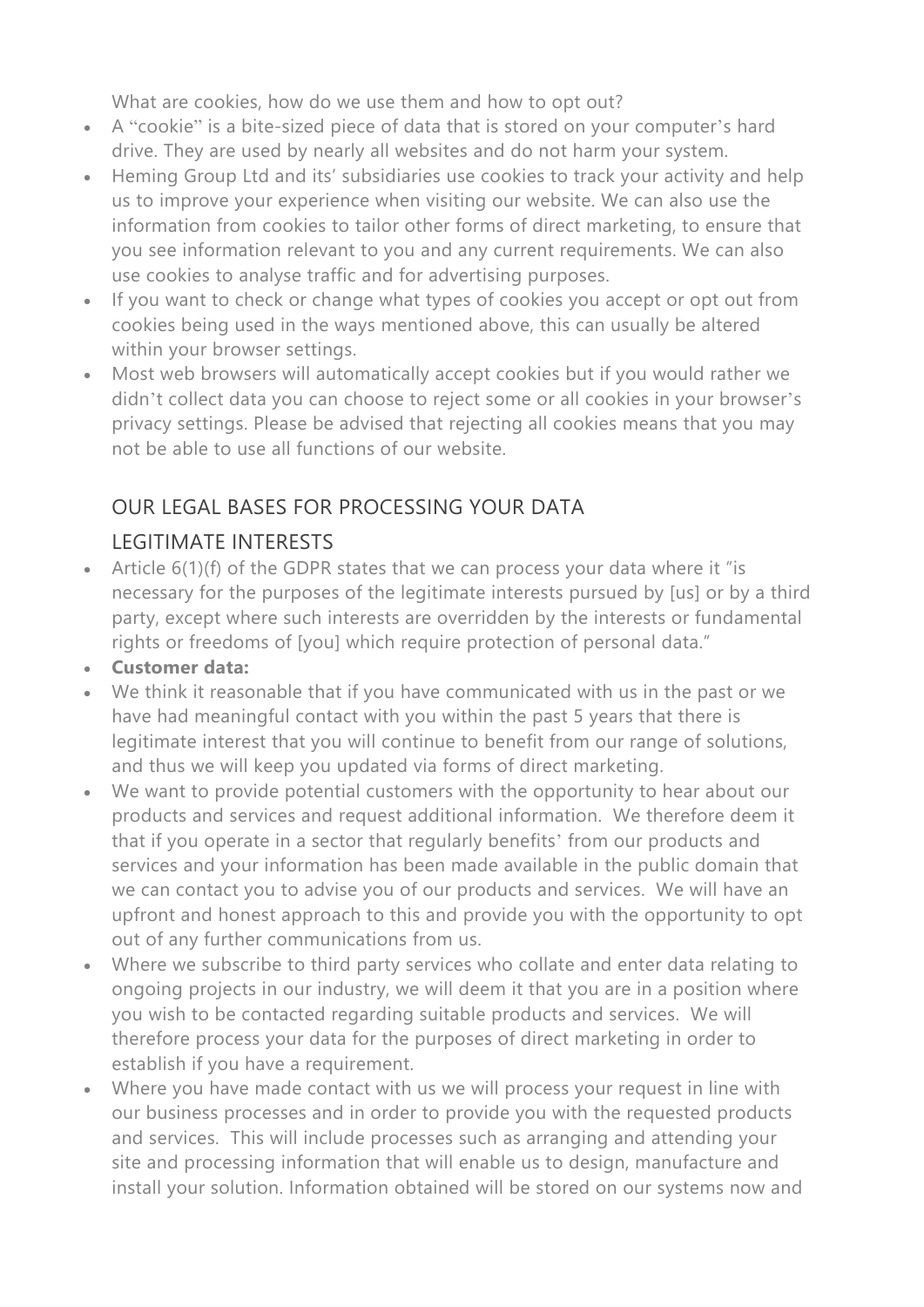in the future to further enable us to process your requests and to keep you updated on product, service and company updates via forms of direct marketing.

- Personal details may be used too for administrative purposes including invoicing and project management
- **Supplier data:**
- We store and process the personal data of individuals within your organisation in order to facilitate the receipt of services from you as one of our suppliers. We also hold your financial details, so that we can pay you for your services. We deem all such activities to be necessary within legitimate interests.

# CONTRACTUAL

- Article 6(1)(b) of the GDPR gives us lawful basis for processing personal data where; "processing is necessary for the performance of a contract to which the data subject is party or in order to take steps at the request of the data subject prior to entering into a contract"
- In this context, a contract does not have to be a formal signed document, or even written down, as long as there is an agreement which meets the requirements of contract law. Broadly speaking, this means that the terms have been offered and accepted, you both intend them to be legally binding, and there is an element of exchange (usually an exchange of goods or services for money, but this can be anything of value)
- Customer data.
- Where you and ourselves have entered in a contractual agreement to deliver products and services we will process the appropriate and required information in order to do so. i.e. address details of the company and installation site. In order to provide a smooth and seamless service we will also deem it reasonable to process such information as appropriate to send updates on the progress of your contract with us. Some of these updates and notifications will be automated and sent from a third-party e-marketing system.
- End user
- Where Heming Group Ltd and its' subsidiaries have been requested to act as a sub-contractor to supply products and services to you as an end-user, we deem it appropriate to process any personal details provided to us in order to fulfil our contractual obligation to your supplier. We will also collect; directly from you, additional personal data in order to fulfil our processes and ensure a seamless service. We may also store and process personal data in order to provide additional services such as collections, deliveries and maintenance. Finally, data may be used on job completion to request feedback in the form of a survey, this enables Heming Group Ltd and its' subsidiaries to confirm satisfaction or dissatisfaction with the work we have carried out, and action accordingly.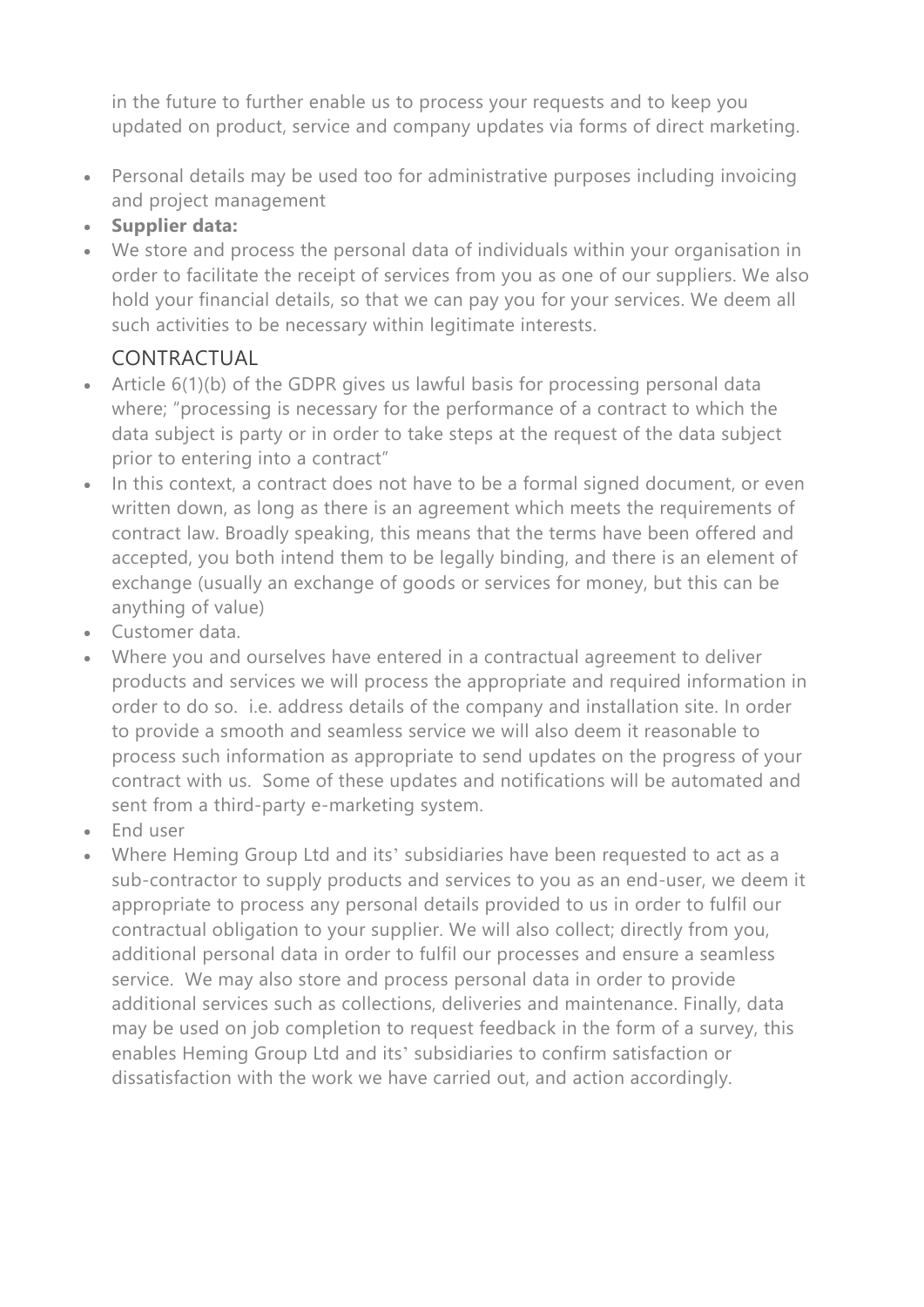# GLOSSARY

- *Customer(s)* includes companies and individuals that have previously been supplied with products or services from Heming Group Ltd and its' subsidiaries. Companies and individuals are also referred to as customers if they have previously made contact with Heming Group Ltd and its' subsidiaries to enquire about projects and services. Customers in the context of this privacy policy also refer to the companies that Heming Group Ltd and its' subsidiaries deem appropriate to direct market with information about our products and services but may not have had previous communication.
- *Suppliers* refers to partnerships and companies (including sole traders), independent contractors and freelance workers, who provide services to Heming Group Ltd and its' subsidiaries.
- *End-user data* refers to the personal data of individuals within a business where Heming Group Ltd and its' subsidiaries have been requested to carry out contractual services, as requested by the end-user via a third-party supplier.
- *Sub-contractors* refers to independent ltd companies or sole traders who are contracted by Heming Group Ltd and its' subsidiaries to carry out services on behalf of end-users.
- *General Data Protection Regulation (GDPR)* a European Union statutory instrument which aims to harmonise European data protection laws. It has an effective date of 25 May 2018, and any references to it should be construed accordingly to include any national legislation implementing it.
- *Website Users* any individual who accesses the Heming Group Ltd and its' subsidiaries website.
- *Other terms* "*We"* refers to Heming Group Ltd and its' subsidiaries the controller and processor of personal data; "*You"* refers to the customer, supplier, end-user, employee and individual who is protected by the rights and freedoms of GDPR and data protection.

## **Enquiries and Complaints**

The data protection contact is the first point of contact regarding any enquiries arising from this privacy notice. Where possible, please raise all enquiries in writing.

If you are unhappy with our work or something that we have done or failed to do, please inform us in writing. Heming Group Ltd will acknowledge receipt of all complaints and will endeavour to investigate the complaint within thirty working days.

All complaints should be sent to:

Heming Group Ltd, Collin Lane, Willersey, Broadway, Worcs, WR12 7PE